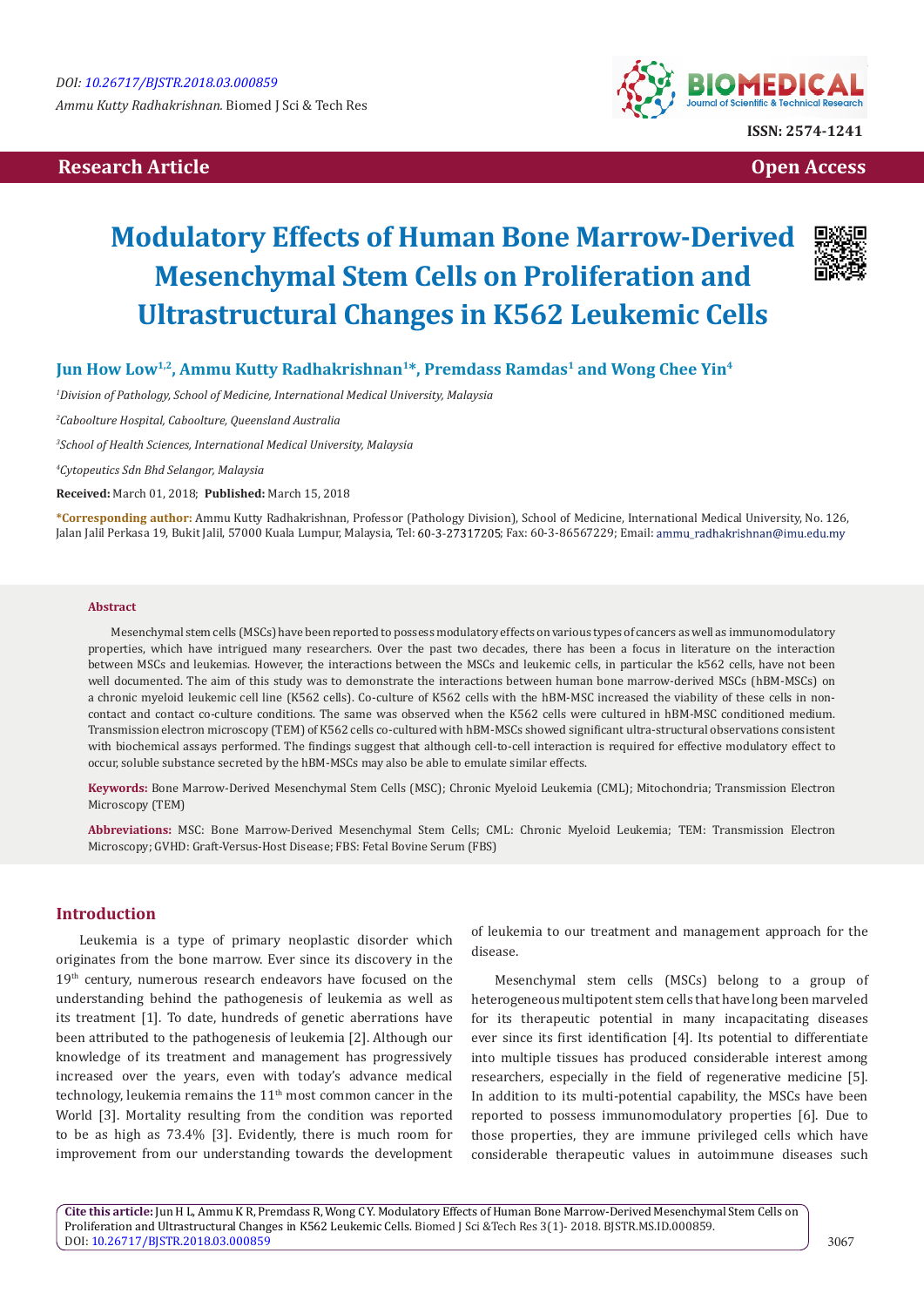as organ transplants [7]. To date, numerous clinical studies have since incorporated MSC therapy in an attempt to treat pathological diseases, such as graft-versus-host disease (GVHD) [8-11]. There has been a growing body of research which report on the interactions between MSCs and various types of cancer [12,13]. However, the results and findings regarding their behavior towards cancer have been controversial. Some studies reported that MSCs may have the ability to induce cancer cell death *in vitro* [14] while other studies have documented that they may actually support tumor growth and metastasis [13].

In order to elucidate the pathophysiology of leukemia, it is important to understand the hematopoietic microenvironment of the bone marrow (BM), which plays a pivotal role in the development and evolution of leukemia. In the bone marrow microenvironment, the BM-derived MSCs (BM-MSCs) constitute a major component. Therefore, a greater understanding of interactions between the BM-MSCs and leukemic cells may provide insights on the dynamic interplay between these two entities. To date, several studies have reported that MSCs possessing anti-apoptotic effects on various subtypes of leukemia [15,16]. This protective modulatory effect that MSCs seems to exert in various other tumor cells and their effect on the growth and sustenance of the malignant processes has also been documented in several other studies [13,17]. The MSCs were also found to have the ability to arrest leukemic cell division [18]. Therefore, the mechanistic nature of the interactions between MSCs and leukemic cells remains to be further illustrated. This aim of this study is to validate the modulatory effects of human BM-derived MSCs (hBM-MSCs) on K562 chronic myeloid leukemic (CML) cells using biochemical assays and changes at the ultrastructural levels.

#### **Materials and Methods**

#### **Cell Lines**

The K562 CML cells are suspension cells and were cultured using RPMI medium (Mediatech, USA) supplemented with 10% fetal bovine serum (FBS) (Sigma, USA), 1% sodium pyruvate (Mediatech, USA), 1% penicillin-streptomycin (Mediatech, USA) under conditions set at 37°C in a humidified 5%  $\text{CO}_2$  atmosphere. The human BM-derived MSCs (hBM-MSCc) were a kind gift from Cytopeutics Sdn Bhd (Malaysia), given for the sole purpose of carrying out this study were cultured using low-glucose DMEM medium (Sigma, USA) supplemented with 10% FBS, 1% glutamax (Gibco, USA), 5 ng/ml bFGF (Millipore, USA), 5 ng/ml EGF (Millipore, USA) and 1% antibiotic-antimycotic solution (Gibco, USA) at 37°C in a humidified 5% CO $_2$  atmosphere. For serum-free experiments, the hBM-MSCs were cultured using a serum-free medium (Invitrogen, USA) supplemented with 1% antibiotic-antimycotic solution (Gibco, USA). The culture was maintained similarly at 37°C in a humidified 5% CO $_2$  atmosphere.

#### **Co-culture with hBM-MSCs**

Various concentrations of the hBM-MSCs (0 to 2.5  $\times$  10<sup>4</sup> cells/ ml) were seeded in the wells of a six-well plate. The hBM-MSCs were allowed to adhere to the plate overnight. The medium was then carefully removed replaced with fresh medium. To each test

and control well, 1 ml of the K562 cells  $(2.5 \times 10^5 \text{ cells/ml})$  was added. The hBM-MSCs to K562 ratio was maintained at 1:10 as previously described [33]. The cells were incubated at 37°C in a humidified 5% CO $_2$  atmosphere for 24, 48 and 72 hours. Co-culture with hBM-MSCs was also performed using specialized serum-free medium (Invitrogen, USA).

## **K562 Cultured with Conditioned Medium from hBM-MSC**

The hBM-MSCs  $(2.5 \times 10^4 \text{ cells/ml})$  were seeded in the wells of a 6-well plate and left overnight at  $37^{\circ}$ C in a humidified  $5\%$  CO<sub>2</sub> atmosphere. The medium was carefully removed and replaced with fresh medium. The plate was returned to the incubator at 37°C in a humidified 5%  $\text{CO}_2$  atmosphere to be conditioned for 24, 48 and 72 hours. At each interval, the hBM-MSCs culture medium was carefully removed in to a tube and centrifuged (1500 rpm for 5 mins) to remove any detached cells. The conditioned medium was then added to the K562 cells (2.5 x  $10<sup>5</sup>$  cells/ml) freshly plated into a 6-well plate. Fresh unconditioned hBM-MSCs culture medium was added to the control well containing the K562 cells. The cultures were incubated at 37°C in a humidified 5% CO<sub>2</sub> atmosphere for 24, 48 and 72 hours. Viability of the K562 cells was determined using the MTT [3-(4, 5-dimethylthiazol-2-yl)-2, 5-diphenyltetrazolium bromide] assay as described previously [19]. The MTT assay was performed using triplicate wells and the experiment was repeated twice to ensure reproducibility.

## **Transwell (Non-contact) Culture with hBM-MSC**

Various concentrations ( $0$  to  $2.5x10^4$  cells/ml) of hBM-MSCs were seeded in Transwell inserts (BD Biosciences, USA) fitted into the wells of a 6-well plate using a sterile forceps. The hBM-MSCs were allowed to adhere to the inserts overnight. The medium was then carefully removed and replaced with fresh new medium. The inserts were carefully removed using a sterile forceps to add 1 ml of K562 cells (2.5x10<sup>5</sup> cells/ml) into each test and control well, before fitting the inserts back into the wells. The cells were incubated at  $37^{\circ}$ C in a humidified 5% CO<sub>2</sub> atmosphere for 24, 48 and 72 hours. Transwell inserts of 0.4μm and 1.0μm pore sizes were used. Viability of the K562 cells after the three culture intervals was determined using the MTT assay. The MTT assay was performed using triplicate wells and the experiment was repeated twice to ensure reproducibility.

## **Ultrastructural Analysis of K562 Co-cultured with hBM-MSC using Transmission Electron Microscopy**

The K562 cells were subjected for transmission electron microscopy (TEM) to investigate the ultra-structural changes (if any) following co-culture with the hBM-MSCs. The K562 cells cultured alone served as negative control. Briefly, at the end of the co-culture period, the K562 cells were carefully removed and separated from the adherent MSCs. The K562 cells were carefully washed thrice with 2 ml of phosphate-buffered saline (PBS) to remove any residues from the culture medium. The cells were processed for primary fixation where the cells were incubated in 4% glutaraldehyde solution for 6 hours at 4°C. Following this, the cells were recovered by centrifugation (1500 rpm for 5 min). Once the fixative solution was removed, 30 ul of donkey serum was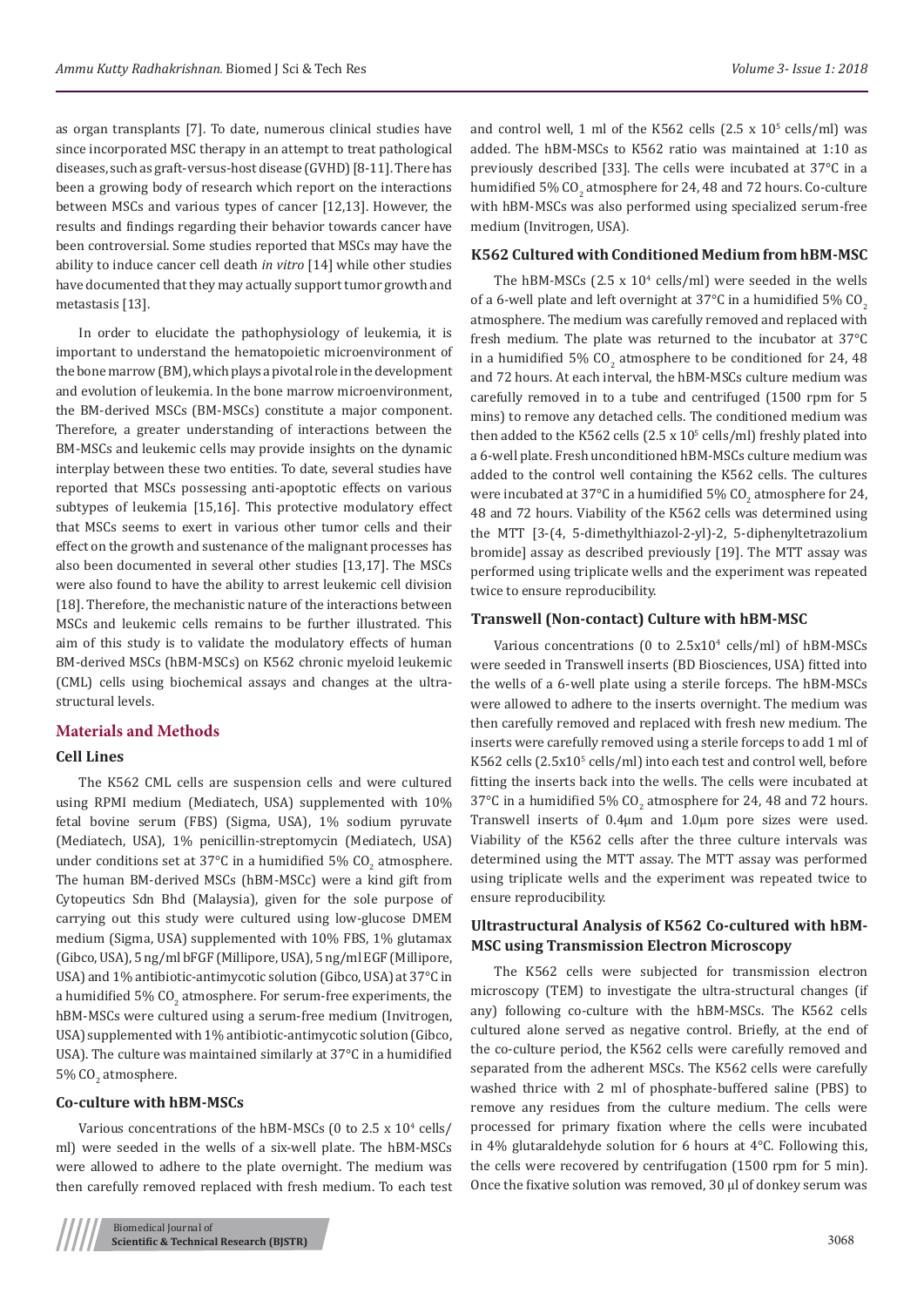added to the cells and the cells were left at room temperature for 30 minutes to allow the mixture to solidify.

The solidified samples were cut into 1 mm3 slices, which were left in 4% glutaraldehyde solution for 2 hours at 4°C. Once the fixative agent was removed, the samples were washed thrice with 0.1M sodium cacodylate buffer. Post fixation on the solidified samples was performed by adding 1% buffered osmium tetroxide and the samples were kept at 4°C for 2 hours. Following this, the samples washed thrice with 0.1M sodium cacodylate buffer. Then

the samples were subjected to serial dehydration using increasing concentrations of acetone (35%, 50%, 75%, 95% and 100%). The samples were then subjected to infiltration using 1:1 acetone/resin mixture, 1:3 acetone/resin mixture and 100% resin, before they were embedded in 100% resin and allowed to polymerize in an oven set at 60°C for 24 to 48 hours. The embedded samples were cut into ultra-thin sections before the sections were viewed under the TEM (Hitachi, Japan) located at the Electron Microscopy Unit, Institute of Biological Science, University Putra Malaysia (UPM), Serdang, Malaysia.



**Figure 1:** Dose- and time-dependent enhancement of the viability of K562 cell by hBM-MSC in direct contact co-culture using (a) complete medium and (b) serum-free medium. Viability of K562 cells at three time intervals A) 24 hour B) 48 hour and C) 72 hour and with increasing concentration of hBM-MSCs (1600, 3200, 6500, 12500, 25000 cells/ml) cultured in normal medium containing 10% FBS was determined. Viability of K562 cells at three time intervals D) 24 hour E) 48 hour and F) 72 hour and with increasing concentration of hBM-MSCs (1600, 3200, 6500, 12500, 25000 cells/ml) cultured in specialized serum-free medium was determined. K562 cells cultured alone were used as control.

## (\* P ≤0.05 versus control; \*\* P≤0.05 versus control)

## **Results**

## **Viability of K562 Cells Cultured in Direct Contact with hBM-MSCs**

The effects of hBM-MSC on K562 cells cultured in direct contact with the hBM-MSCs in the presence of complete medium enhanced the viability of the K562 cells in a dose- and time-dependent fashion (Figure 1A). The earliest significant (p≤0.05) increase in the viability of the K562 cells was 106.2% ± 6.3% when 1600 cells/mL hBM-MSC after 24 hours of culture. The highest viability (p≤0.001) was observed after 72 hours of co-culture (133.6% ± 13.7%). The same pattern was observed when the experiment was conducted using serum-free medium (Figure 1B). The results obtained were comparable with that obtained with direct contact culture experiments using complete medium. The earliest significant (p≤0.05) increase in the viability K562 cells (114.2% ± 15.3%) when these cells were co-cultured with 12500 cells/ml of the hBM-MSC for 24 hours. The highest cell viability  $(125.4\% \pm 4.4\% \cdot p \le 0.001)$ was observed when the K562 cells were co-cultured with 12500 cells/ml of the hBM-MSC for 48 hours. Unlike the direct contact culture (Figure 1A), there was a sharp drop in K562 cell viability towards the end of the culture experiment using specialised serumfree medium (Figure 1B). After 72 hours of co-culture, at the highest

concentration (25000 cells/ml) of the hBM-MSC, the viability of the K562 cells decreased (89.0% ± 10.8%; p≤0.05).

## **Viability of K562 Cells Cultured in Conditioned Medium**

When the K562 cells were cultured with conditioned medium harvested from the hBM-MSC, there was a marked drop (87.7%  $\pm$ 6.8%; p≤0.001) in the viability of the K562 cells cultured for 24 hours in conditioned medium harvested from the hBM-MSC cultured for 72 hours (Figure 2A). However, the viability of K562 cells in all three conditions (24, 48 and 72 hours conditioned medium) increased with highest viability (106.6%  $\pm$  3.5%; p ≤0.001) observed following 48 hours of culture in the conditioned medium harvested from the hBM-MSC previously conditioned for 24 hours. The enhanced viability of the K562 cells remained elevated when these cells were cultured up to 72 hours for most of the culture conditions. A slight dip (100.5%  $\pm$  6.1%; p≥0.05) in K562 cell viability was observed in the 72 hour interval using the conditioned medium harvested from the hBM-MSC previously conditioned for 72 hours (Figure 2A). A similar pattern was observed when the experiment was conducted using serum-free medium (Figure 2B). As shown Figure 2B, there was a marked drop (83.1%  $\pm$  8.8%; p ≤ 0.05) in the viability of the K562 cells cultured for 24 hours in serum-free conditioned medium harvested from the hBM-MSC cultured for 72 hours. However, the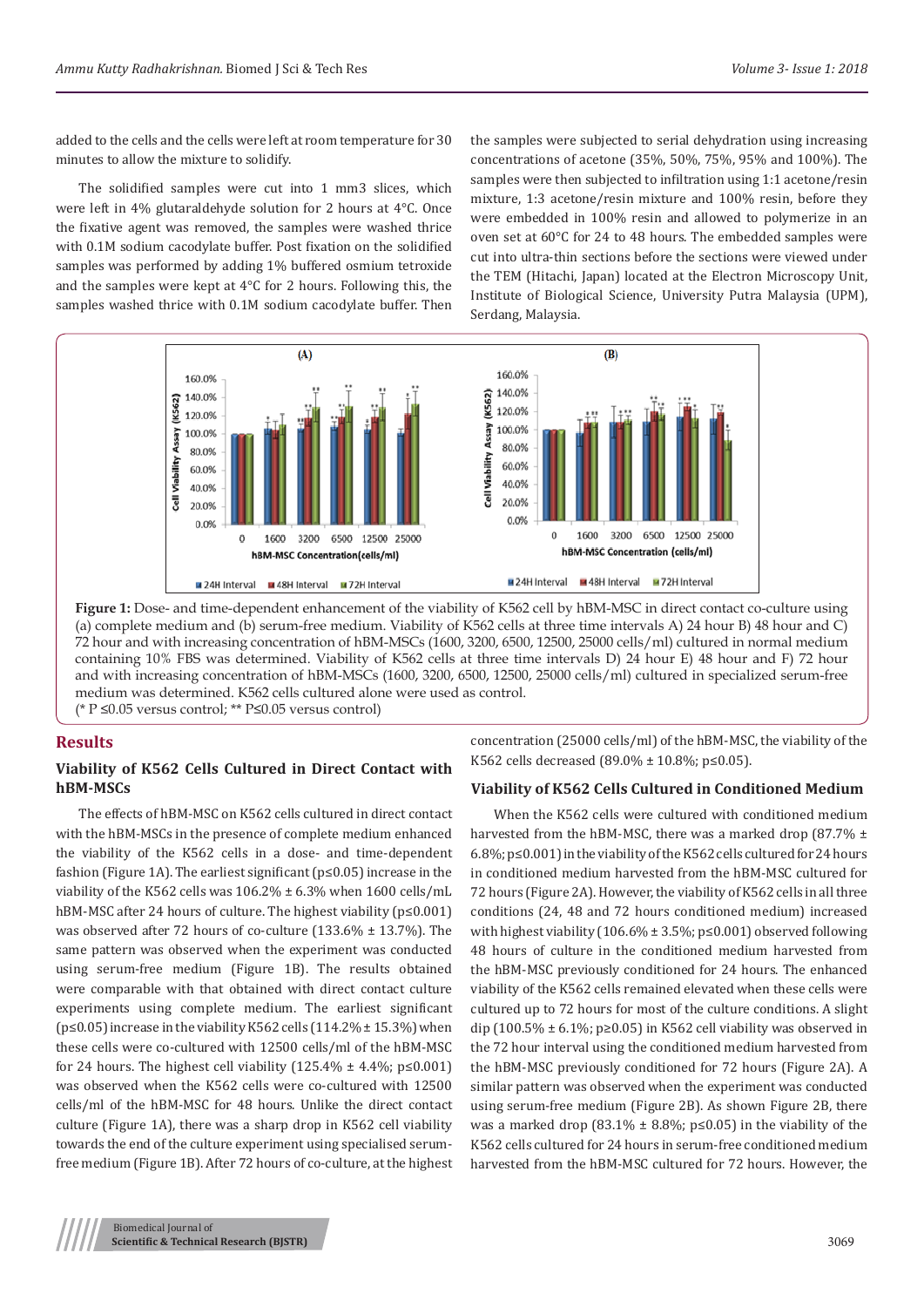viability of K562 cells in all three conditions (24, 48 and 72 hours serum-free conditioned medium) increased with highest viability  $(115.4\% \pm 7.8\%; p \le 0.001)$  observed following 48 hours of culture

in the conditioned medium harvested from the hBM-MSC cultured for 48 hours. The enhanced viability of K562 cells was sustained towards the end of the culture experiment.



**Figure 2:** Dose- and time-dependent enhancement of the viability of K562 cell cultured using conditioned medium obtained using (a) complete medium and (b) serum-free medium. Viability of K562 cells at three time intervals A) 24 hour B) 48 hour and C) 72 hour and with increasing concentration of hBM-MSCs (1600, 3200, 6500, 12500, 25000 cells/ml) cultured in normal medium containing 10% FBS was determined. Viability of K562 cells at three time intervals D) 24 hour E) 48 hour and F) 72 hour and with increasing concentration of hBM-MSCs (1600, 3200, 6500, 12500, 25000 cells/ml) cultured in specialized serumfree medium was determined. K562 cells cultured alone were used as control. (\* P ≤0.05 versus control; \*\* P≤0.05 versus control).

## **Viability of K562 cells Cultured in Transwell (noncontact) with hBM-MSCs**

The effects of hBM-MSC on the viability of K562 cells physically separated by Transwell inserts with two pore sizes (0.4  $\mu$ m or 1.0 µm) were investigated as described earlier. As shown in Figure 3A, the viability of the K562 cultured using the Transwell with 0.4 µm pore size was found to be lower than the control, irrespective of the hBM-MSC concentration used and the culture duration. The lowest cell viability was found to be  $90.1\% \pm 3.8\%$  (p≤0.001) when the

K562 cells were cultured with 12500 cells/ml of the hBM-MSC for 24 hours. The viability of the K562 cultured using the Transwell with 1.0 µm pore size was also found to be lower than the control, irrespective of the hBM-MSC concentration used for the 24 and 48 hour interval (Figure 3B). The lowest cell viability was found to be 90.6%  $\pm$  6.0% (p≤0.05), when the K562 cells were cultured with 25000 cells/ml of the hBM-MSC for 24 hours. However, at the 72 hour interval, K562 cell viability was found to be higher than the control, irrespective of the hBM-MSC concentration used. Highest cell viability was found to be  $111.9%$  ±  $3.1%$  (p≤0.001).



**Figure 3:** Dose- and time-dependent enhancement of the viability of K562 cell by hBM-MSC in Transwell (non-contact) inserts of (a) (a)  $0.4 \mu$ m and (b)  $1.0 \mu$ m pore size cultured using complete medium. Viability of K562 cells at three time intervals A) 24 hour B) 48 hour and C) 72 hour and with increasing concentration of hBM-MSCs (1600, 3200, 6500, 12500, 25000 cells/ml) cultured in Transwell inserts determined using the MTT assay. K562 cells cultured alone were used as control (0). (\* P ≤0.05 versus control; \*\* P≤0.05 versus control)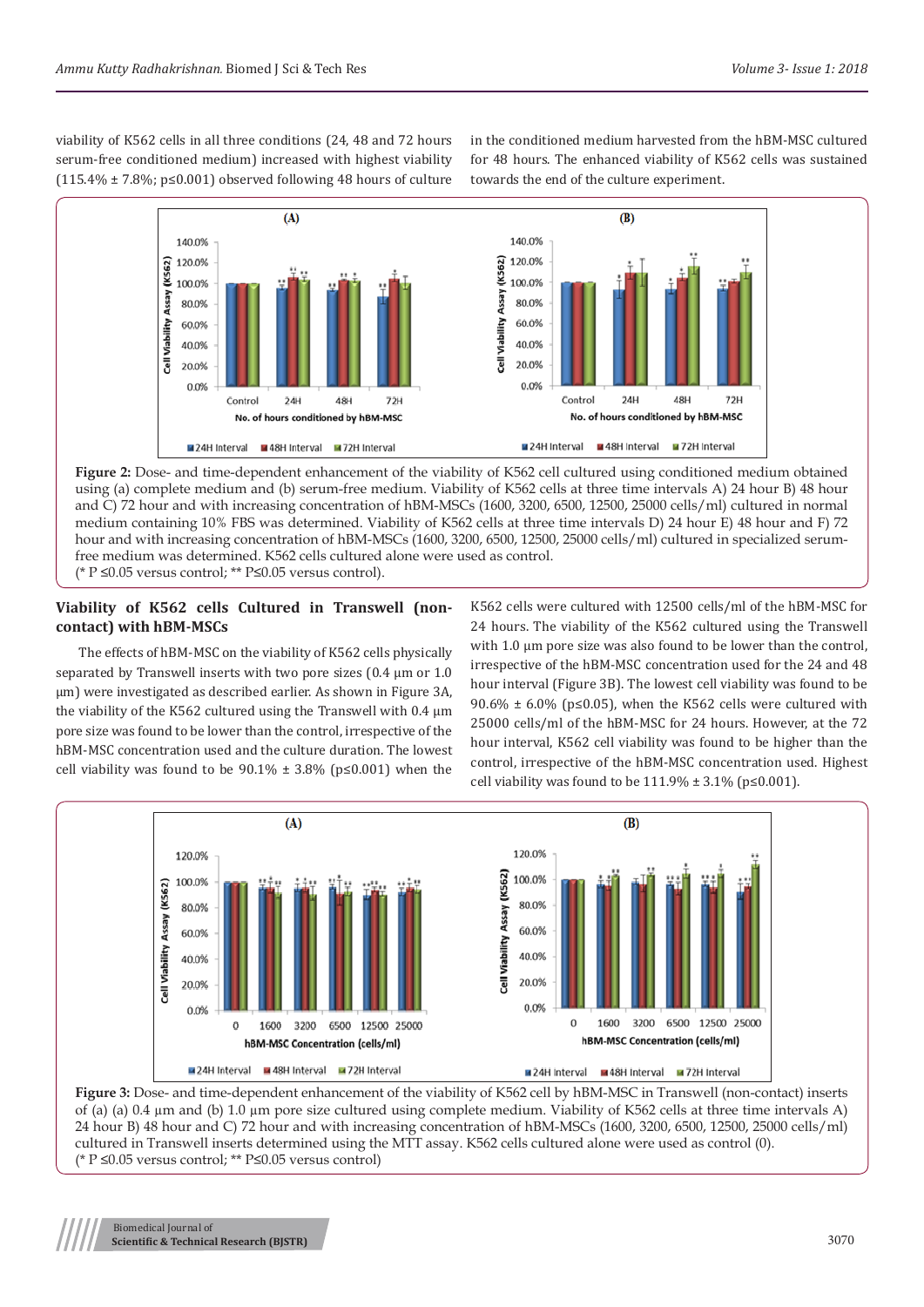## **Human Bone Marrow-Derived Mesenchymal Stem Cells (hBM-MSCs) Leads to an Increase in Mitochondria in K562 Cells**

Transmission electron microscopy was performed to investigate for any ultrastructural changes in K562 cells associated with cocultured with hBM-MSCs that could be appreciated under the transmission electron microscope. As shown in Figure 4, K562 cells co-cultured with hBM-MSCs in both complete medium containing 10% FBS as well as in specialised serum-free medium are shown

to express higher levels of mitochondrial masses as compared to K562 cells cultured alone after co-culture duration of 24 hours. The increase in mitochondrial masses was shown to be sustained in the 48 hour interval, as shown in Figure 4(ii). In the 72 hour interval, mitochondrial masses was still expressed significantly higher in K562 cells co-cultured with hBM-MSCs in complete medium containing 10% FBS than in K562 cells cultured alone. However, as compared to the 48 hour interval, K562 cells co-cultured with hBM-MSCs in serum-free medium showed less expression of mitochondrial masses at the 72 hour interval.



#### **Discussion**

In this study, hBM-MSCs are found to increase viability of K562 cells in both normal culture medium with 10% FBS and specialized culture medium without serum. This finding is supported by several studies, documenting that hBM-MSCs provide pro-survival signals to cancer [1,25]. There have also been several studies which demonstrated that hBM-MSCs increase the survival of other subtypes of leukemic cells (20-23). Amongst these studies, some reported that hBM-MSCs require direct cell-to-cell surface interactions to efficiently exert the aforementioned effects [21,23]. In these culture experiments, the effects of hBM-MSCs on the viability of K562 cells were quantified using 3-(4, 5-Dimethylthiazol-2-yl)-2,5-diphenyltetrazolium bromide (MTT). In viable cells, the yellow tetrazole would be reduced to purple formazan crystals. Dissolution of the crystals using a solvent provides a colorimetric endpoint which when quantified in a microplate reader, has a positive correlation with the viability of the cells. Due to this property, MTT assay has been widely used to evaluate viability of various types of cells [19].

cells alone, K562 cells co-cultured with hBM-MSCs in complete medium and/or serum-free.

The increase in viability of K562 cells shown in the Transwell (1.0 µm pore size) experiments (Figure 3B) suggests that hBM-MSCs may be producing soluble factor(s) of sizes smaller than 1.0 µm, which may affect the viability of the K562 cells. As there was no increase in viability of K562 cells observed in the Transwell (0.4 µm pore size) experiments (Figure 3A), it can be inferred that the soluble factor(s) involved may be bigger than  $0.4 \mu m$  in size. The hBM-MSCs have been documented to secrete a myriad of various chemicals, including PGE2 [24], IL-1 [25], TGF- [26] and leukemia inhibitory factor (LIF) [27]. The findings observed in this study could be attributed to the possible involvement of soluble factor, stromal cell-derived factor-1 (SDF-1/CXCL12) in the interactions between hBM-MSCs and leukemia, which has been previously reported [28].

The results from the conditioned medium experiments (Figures 2A & 2B) also showed an increase in the viability of K562 cells in medium previously conditioned by hBM-MSCs. These results suggest that hBM-MSCs may produce factors as discussed earlier, independent of any interactions with K562 cells. The hBM-MSCs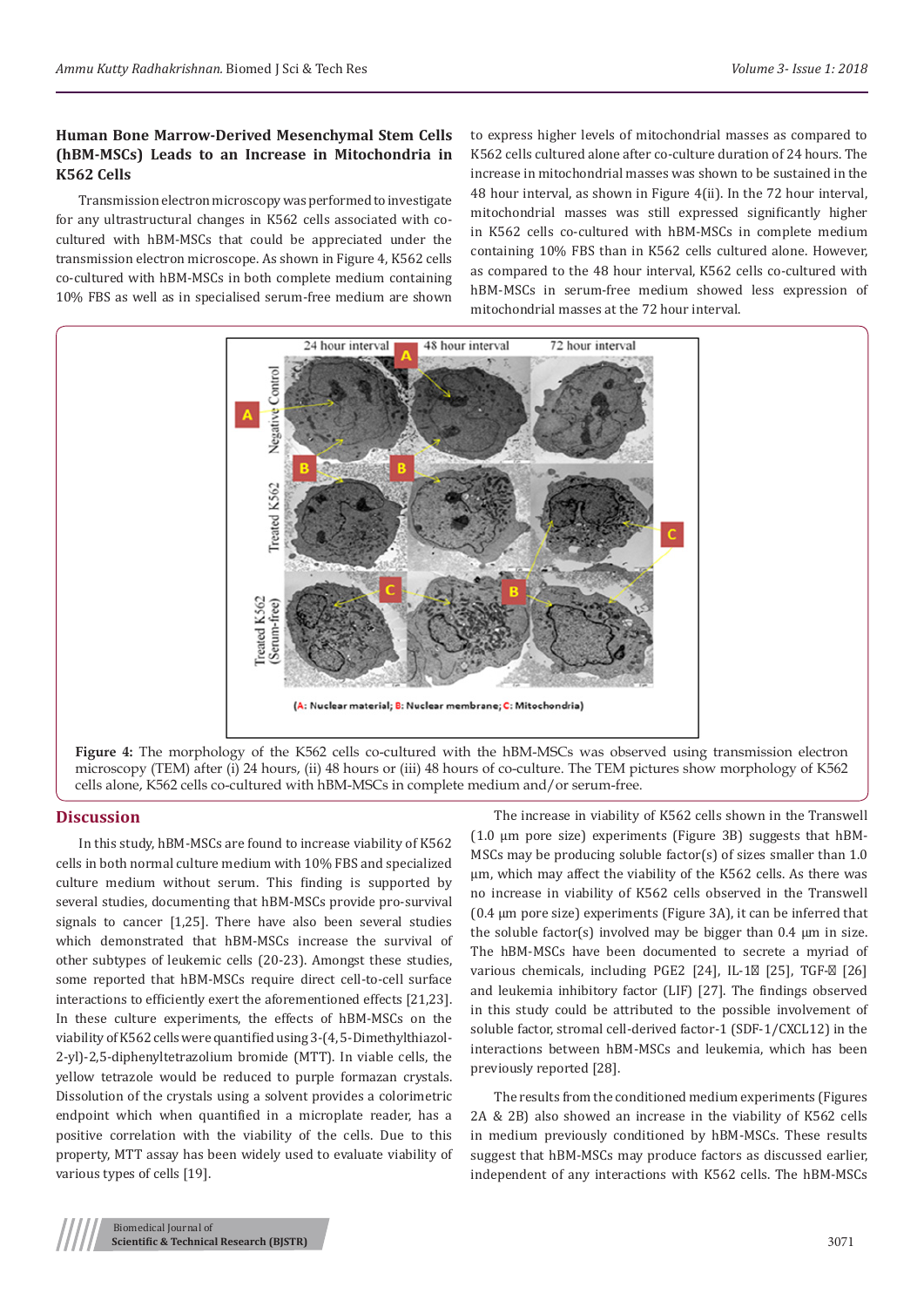may plausibly secrete those soluble factors constitutively. This finding has been previously reported [29]. The increase in viability of K562 cells seen through the interactions with hBM-MSCs implies that hBM-MSCs may be contributing to the survival and sustenance of the malignant process. It may account for the increase in recurrence rate of leukemia previously reported in leukemic patients receiving MSC therapy in conjunction with bone marrow transplant [30]. It is known that MSCs are currently explored as potential therapeutic agent for various pathological diseases. Given that MSCs may contribute to oncogenesis, it is imperative for us to proceed with caution in our utilization of MSCs as therapeutic option before we fully understand the nature of MSCs as well as their interactions within the human body.

Furthermore, the data obtained from this study suggests that the time duration and concentration in which K562 cells are cocultured with hBM-MSCs should be considered. For instance, hBM-MSC concentrations as low as 1600 cells/mL have been able to substantially increase the viability of K562 cells. Given the timeand dose-dependent relationship between K562 cells and hBM-MSCs, it is plausible to hypothesize that the biological effect hBM-MSCs may have on K562 cells in an *in vivo* setting can be immense. Yet, it should also be noted that there have been conflicting findings regarding the effects of hBM-MSCs on leukemic cells. Several studies have reported that hBM-MSCs possess anti-proliferative properties on various subtypes of leukemia [16,31]. The heterogeneity and source of the hBM-MSCs may also account for differing results in the different studies.

Under the transmission electron microscope, an increase in mitochondrial masses in K562 cells co-cultured with hBM-MSCs can be appreciated in the first 24-hour interval. Since mitochondrial elements are responsible for the reduction of MTT and formation of purple formazan crystals [32], the increase in mitochondrial masses correlate with the increased reading obtained in the MTT viability assays performed. Although K562 cells have been viewed under the transmission electron microscope for various other studies [33], this study represents a novel attempt to observe for any ultrastructural changes that could be appreciated through the interaction between cell entities. As there has not been any documentation detailing the ultrastructural effects hBM-MSCs have on K562 cells, the mechanistic nature of how the number of mitochondria was elevated remains to be elucidated [34].

#### **Conclusion**

In conclusion, our results demonstrated that hBM-MSC indeed possess a modulatory effect on the cellular viability of K562 leukemic cells. For the modulatory effect to take place effectively, cell-to-cell interaction looks to be essential. Through our Transwell experiments, our data also suggests that hBM-MSC may also secrete soluble factor(s) that exert a similar effect on K562 cell viability. Therefore, these results will support the notion that hBM-MSCs exert their modulatory effect on K562 cell viability via at least two pathways. Our research has also demonstrated significant ultrastructural changes in K562 leukemic cells through interaction with hBM-MSCs. Although the mechanisms in which hBM-MSCs exert their effect on K562 cell viability remains to be elucidated, the increase in mitochondrial mass demonstrated in our TEM has provided a valuable clue for future works.

## **Acknowledgement and Role of Funding Source**

The International Medical University, Malaysia funded this study [grant number: BMSc1-01/2011(10)] and provided all required facilities. Cytopeutics (Malaysia) provided the human bone marrow-derived mesenchymal stem cells (hBM-MSCs) used in this study. The electron microscopy work was carried out the TEM Unit, Institute of Biological Sciences, UPM. The funding source had no involvement in the study design; collection, analysis and interpretation of data; writing of report; and in the decision to submit the paper for publication.

## **References**

- 1. [Hajdu S \(2003\) A note from history: The discovery of blood cells. Annals](https://www.ncbi.nlm.nih.gov/pubmed/12817630) [of Clinical and Laboratory Science 33\(2\): 237-238.](https://www.ncbi.nlm.nih.gov/pubmed/12817630)
- 2. [Estey E, Döhner H \(2006\) Acute myeloid leukaemia. The Lancet](https://www.ncbi.nlm.nih.gov/pubmed/17126723) [368\(9550\): 1894-1907.](https://www.ncbi.nlm.nih.gov/pubmed/17126723)
- 3. [Ferlay J, Shin HR, Bray F, Forman D, Mathers C, et al. \(2010\) Estimates](https://www.ncbi.nlm.nih.gov/pubmed/21351269) [of worldwide burden of cancer in 2008: GLOBOCAN 2008. International](https://www.ncbi.nlm.nih.gov/pubmed/21351269) [Journal of Cancer 127\(12\): 2893-2917.](https://www.ncbi.nlm.nih.gov/pubmed/21351269)
- 4. [Friedenstein A J, Petrakova KV, Kurolesova AI, Frolova GP \(1968\)](https://www.ncbi.nlm.nih.gov/pubmed/5654088) [Heterotopic transplants of bone marrow. Transplantation 6\(2\): 230-247.](https://www.ncbi.nlm.nih.gov/pubmed/5654088)
- 5. [Ma T \(2010\) Mesenchymal stem cells: From bench to bedside. World](https://www.ncbi.nlm.nih.gov/pubmed/21607111) [Journal of Stem Cells 2\(2\): 13-17.](https://www.ncbi.nlm.nih.gov/pubmed/21607111)
- 6. [Nauta AJ, Fibbe WE \(2007\) Immunomodulatory properties of](https://www.ncbi.nlm.nih.gov/pubmed/17664353) [mesenchymal stromal cells. Blood 110\(10\): 3499-3506.](https://www.ncbi.nlm.nih.gov/pubmed/17664353)
- 7. [Barker JN, Wagner JE \(2003\) Umbilical-cord blood transplantation for](https://www.ncbi.nlm.nih.gov/pubmed/12835672) [the treatment of cancer. Nature Reviews Cancer 3\(7\): 526-532.](https://www.ncbi.nlm.nih.gov/pubmed/12835672)
- 8. [Zhou H, Guo M, Bian C, Sun Z, Yang Z, et al. \(2010\) Efficacy of bone marrow](https://www.ncbi.nlm.nih.gov/pubmed/19925878)[derived mesenchymal stem cells in the treatment of sclerodermatous](https://www.ncbi.nlm.nih.gov/pubmed/19925878) [chronic graft-versus-host disease: clinical report. Biology of Blood and](https://www.ncbi.nlm.nih.gov/pubmed/19925878) [Marrow Transplantation 16\(3\): 403-412.](https://www.ncbi.nlm.nih.gov/pubmed/19925878)
- 9. [Kebriaei P, Isola L, Bahceci E, Holland K, Rowley S, et al. \(2009\) Adult](https://www.ncbi.nlm.nih.gov/pubmed/19539211) [human mesenchymal stem cells added to corticosteroid therapy for](https://www.ncbi.nlm.nih.gov/pubmed/19539211) [the treatment of acute graft-versus-host disease. Biol Blood Marrow](https://www.ncbi.nlm.nih.gov/pubmed/19539211) [Transplant 15\(7\): 804-811.](https://www.ncbi.nlm.nih.gov/pubmed/19539211)
- 10. Le Blanc K, Frassoni F, Ball L, Locatelli F, Roelofs H, et al. (2008) Developmental Committee of the European Group for Blood and Marrow Transplantation: Mesenchymal stem cells for treatment of steroidresistant, severe, acute graft-versus-host disease: a phase II studies. Lancet 371(9624)**:** 1579-1586.
- 11. [Von Bonin M, Stölzel F, Goedecke A, Richter K, Wuschek N, et al. \(2009\)](https://www.ncbi.nlm.nih.gov/pubmed/18820709) [Treatment of refractory acute GVHD with third-party MSC expanded](https://www.ncbi.nlm.nih.gov/pubmed/18820709) [in platelet lysate-containing medium. Bone Marrow Transplant 43\(3\):](https://www.ncbi.nlm.nih.gov/pubmed/18820709) [245-251.](https://www.ncbi.nlm.nih.gov/pubmed/18820709)
- 12. [Li L, Tian H, Yue W, Zhu F, Li S, et al. \(2011\) Human mesenchymal stem](https://www.ncbi.nlm.nih.gov/pubmed/21442622) [cells play a dual role on tumor cell growth in vitro and in vivo. Journal of](https://www.ncbi.nlm.nih.gov/pubmed/21442622) [Cellular Physiology 226\(7\): 1860-1867.](https://www.ncbi.nlm.nih.gov/pubmed/21442622)
- 13. [Liu S, Ginestier C, Ou SJ, Clouthier SG, Patel SH, et al. \(2011\) Breast cancer](https://www.ncbi.nlm.nih.gov/pubmed/21224357) [stem cells are regulated by mesenchymal stem cells through cytokine](https://www.ncbi.nlm.nih.gov/pubmed/21224357) [networks. Cancer Research 71\(2\): 614-624.](https://www.ncbi.nlm.nih.gov/pubmed/21224357)
- 14. [Loebinger MR, Eddaoudi A, Davies D, Janes SM \(2009\) Mesenchymal](https://www.ncbi.nlm.nih.gov/pubmed/19435900) [stem cell delivery of TRAIL can eliminate metastatic cancer. Cancer](https://www.ncbi.nlm.nih.gov/pubmed/19435900) [Research 69\(10\): 4134-4142.](https://www.ncbi.nlm.nih.gov/pubmed/19435900)
- 15. [Garrido SM, Appelbaum FR, Willman CL, Banker DE \(2001\) Acute](https://www.ncbi.nlm.nih.gov/pubmed/11301185) [myeloid leukemia cells are protected from spontaneous and drug](https://www.ncbi.nlm.nih.gov/pubmed/11301185)[induced apoptosis by direct contact with a human bone marrow stromal](https://www.ncbi.nlm.nih.gov/pubmed/11301185) [cell line \(HS-5\). Experimental Hematology 29\(4\): 448-457.](https://www.ncbi.nlm.nih.gov/pubmed/11301185)